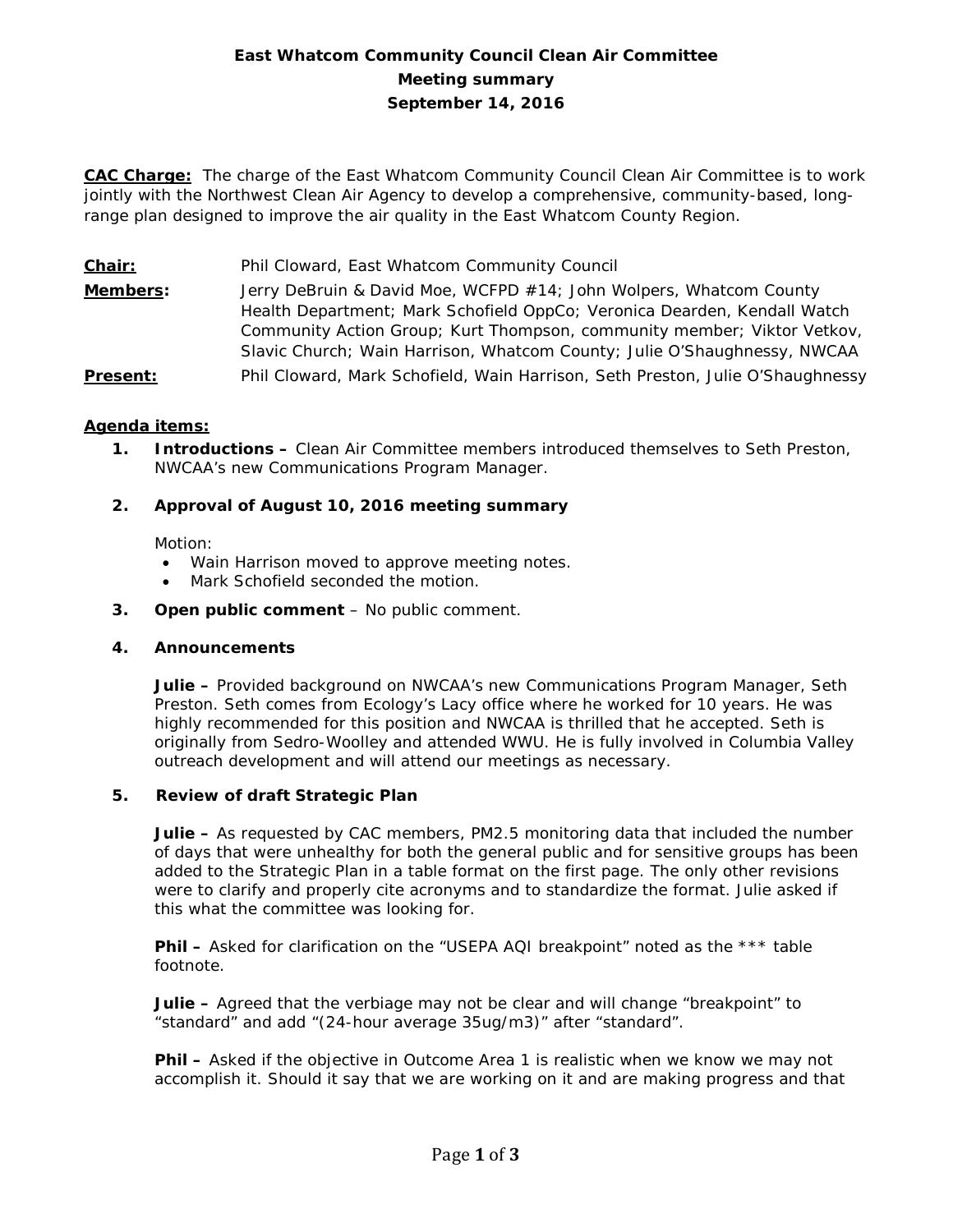air quality is improving, instead? Strategic plans should only contain what is actually achievable.

**Julie –** Is comfortable with Outcome Area 1's objective, because as an agency, our objective cannot be anything less than the federal standard even if it may never be achieved. The NWCAA Advisory Council recently met and they have inquired if and how much air quality has improved in Columbia Valley. Have the staff and financial investments netted any results?

**Wain –** Stated that air quality improvement as a result of our efforts is very difficult to measure even with monitoring stations because one heating season is different than another because of weather variables.

**Phil –** Believes that we are making improvements. However, the air quality reader board in front of the fire department board is still an issue. On mornings where there is a high level of particulate that improves by late morning, the sign still indicates poor air quality even though the 24-hour federal standard may not be exceeded.

**Julie –** The air quality reader board is adjusted every day to reflect the monitor's instantaneous reading at a particular time each day, usually the morning. It is not a representation of a 24-hour average.

**Wain –** Believes that the sign provides good information for the community that is useful and that additional clarification is not necessary. The sign should let people know that air quality is poor and that they should be on their best burning behavior.

**Mark –** Emphasized that for compliance, it's an exceedance of a 24-hour period, not an instantaneous reading. So if a high reading is registered, but air quality rapidly got better, the average would not exceed the federal standard. Regarding Outcome Area 1, knowing that an instantaneous reading is different than the 24-hour average AND that the objective does not have a timeframe or deadline, the objective works as is. In addition, our charge supports the development of an on-going, long-range plan.

**Phil –** With those points considered, the objective statement may be perfectly fine as is. Made a motion to finalize the Strategic Plan. The Strategic Plan was unanimously approved.

**Julie –** Will date and distribute final Strategic Plan to the committee members.

**All –** Agreed to revisit the Strategic Plan twice per year (September & March).

**Julie –** Asked the committee if two previously discussed topics are still a priority – compiling a comprehensive timeline of actions the committee has undertaken and contacting our stakeholders to update them on our current and future actions. If so, Julie requested a paragraph summary of the biomass project and the cord-wood voucher project, as well as a list of projects/programs and timeframe from each committee member who has led an activity. Julie will draft a comprehensive summary that includes special events and/or meetings for review at our next meeting.

**Phil –** Stated that a summary and reaching out to the stakeholders is important and a priority.

**Wain –** Added that the East Whatcom Community Council Clean Air Committee program summary he wrote identifies many, if not all, of our accomplishments thus far. The difficulty might be in assigning dates. Wain will email Julie a list of activities and programs the committee is currently involved in or has accomplished.